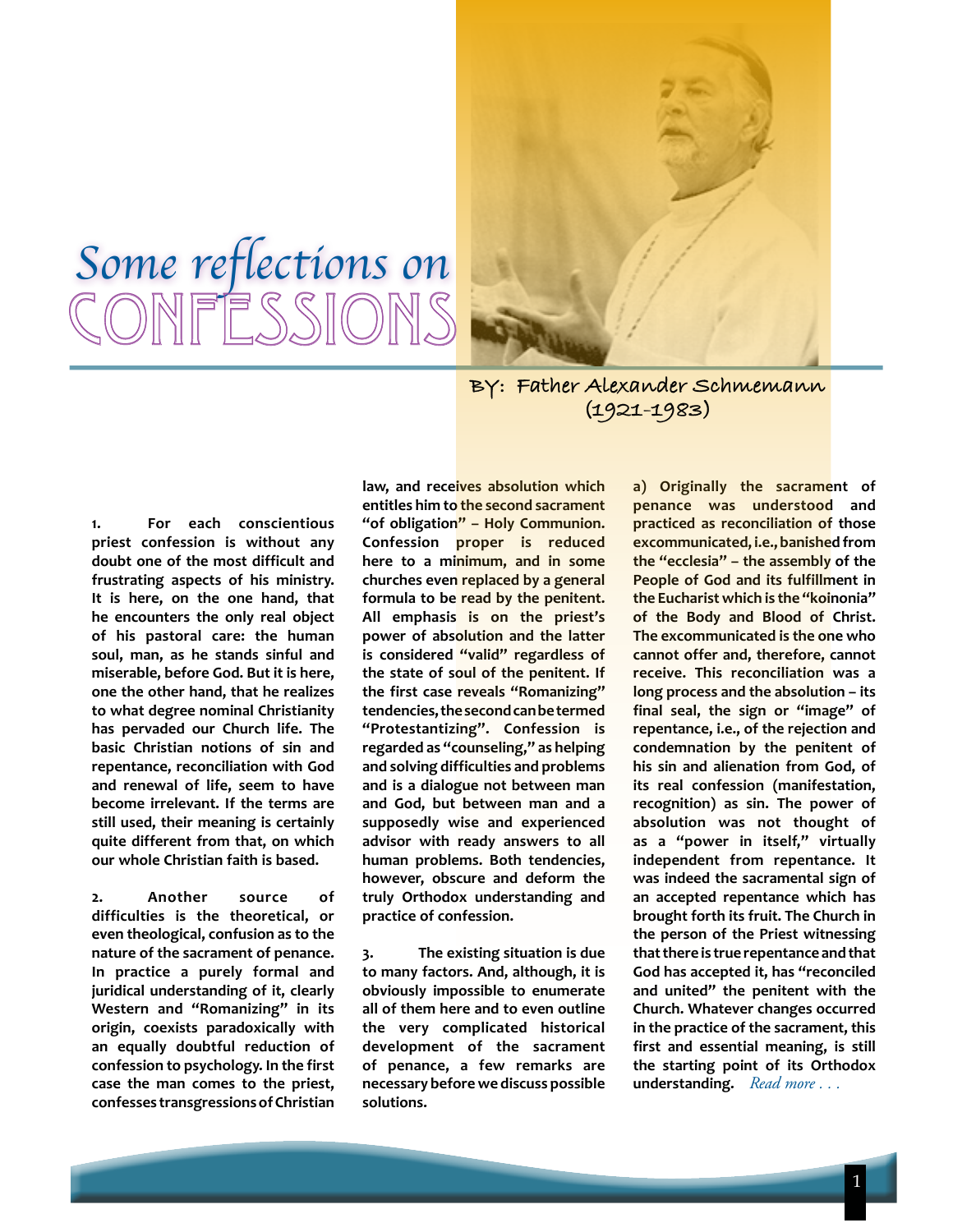## **EL INC. A SOME REFLECTIONS ON CONFESSION - continued**



**b) Also from the very beginning the ministry of the Church implied the care of souls, i.e., guidance in spiritual life, help in a man's fight with the old Adam in him. But at first, it was not included in the sacrament of penance. It was under the influence of monasticism with its highly developed theory and practice of spiritual guidance, that the latter became little by little an integral part of confession. Yet, in monasticism itself this spiritual guidance remained for a long time distinct from sacramental confession and was entrusted quite often to non-ordained monks. What made it an essential aspect of the pastoral ministry and almost the central contents of confession was the progressive secularization of Christian society. The Church after Constantine ceased to be a minority of heroically minded "faithful," she identified herself almost completely with the "world" (cf. the Russian term "mirianin" for "laikos") and had to deal with a multitude of nominal Christians in need of help, constant guidance and personal care. The significant change in the Eucharistic practice (from a corporate communion as an essential act of membership in the Body of Christ – to a more or less frequent individual communion) which occurred during the same period and under the influence of the same factors meant a decisive transformation in the understanding of penance. From a sacrament for those cut from the Church,** 

**it became a sacrament for those inside the Church. The theological emphasis shifted from repentance to absolution, as virtually the only essential element of the sacrament.**

**c) The secularization of Christian society made it open and receptive to humanistic and pragmatic philosophies of life, which radically obscured the Christian idea of sin and repentance. The concept of sin as separation from God, from the only true life in Him and with Him, was progressively replaced by a sort of moral or ritual legalism in which sin means primarily the transgression of an established rule. In a man centered and self-satisfied society with its ethics of success and purely external "decency," these rules themselves underwent a radical transformation. They ceased to be regarded as absolute norms, and were reduced to a socially accepted ethical code. If an early Christian always knew that he was a sinner whose sins are forgiven and who, without any merit on his part, is introduced into the Bridal Chamber, given a new life, made partaker of the Kingdom, the modern Christian, since in the eyes of the society he is a decent man and a "nice fellow" always "feels fine" about himself and thoroughly enjoys his self-admiration. His vision of life, which, in turn, shapes his understanding of religion, excludes altogether any dimension of depth, be it that of his alienation from true life (sin) or that of a new life in Christ. From time to time he commits, to be sure, certain transgressions – very common and minor! – but, after all, who doesn't? However, when I** 

**recently happened to confess about 50 people in a typical Orthodox parish in Pennsylvania, not one admitted to have committed any sin whatsoever! Are we not told daily by the press and other media of mass communication that we live in the best possible society among the best possible people? "Christian" people have taken this affirmation quite seriously.**

**d) This secularism finally won the hierarchy and the priests themselves. Our Church life is simply based on a system of mutual praise and adulation. A parish is always happy about itself and requires the pastor to constantly thank his "fine" people for their contributions, efforts, help and generosity, to be the mirror in which they can admire themselves. The same spirit of success, "good-neighborhood," and external activities pervades our life from the top to the bottom. The success of the Church is measured in terms of attendance, financial wealth and the number of "parish affairs" of all possible kinds. Where in all this is there any room for repentance? It is indeed absent from the very texture of the Church's preaching and action. A priest can call his parishioners to ever "bigger 'n better" achievements of material nature, he can sometimes voice his dissatisfaction with their "attendance" and "obligations," he can fight masonry and church committee, but he himself usually does not think in terms of a world which ". . . is the lust of the flesh, and the lust of eyes and the pride of life" (I John 2:16).**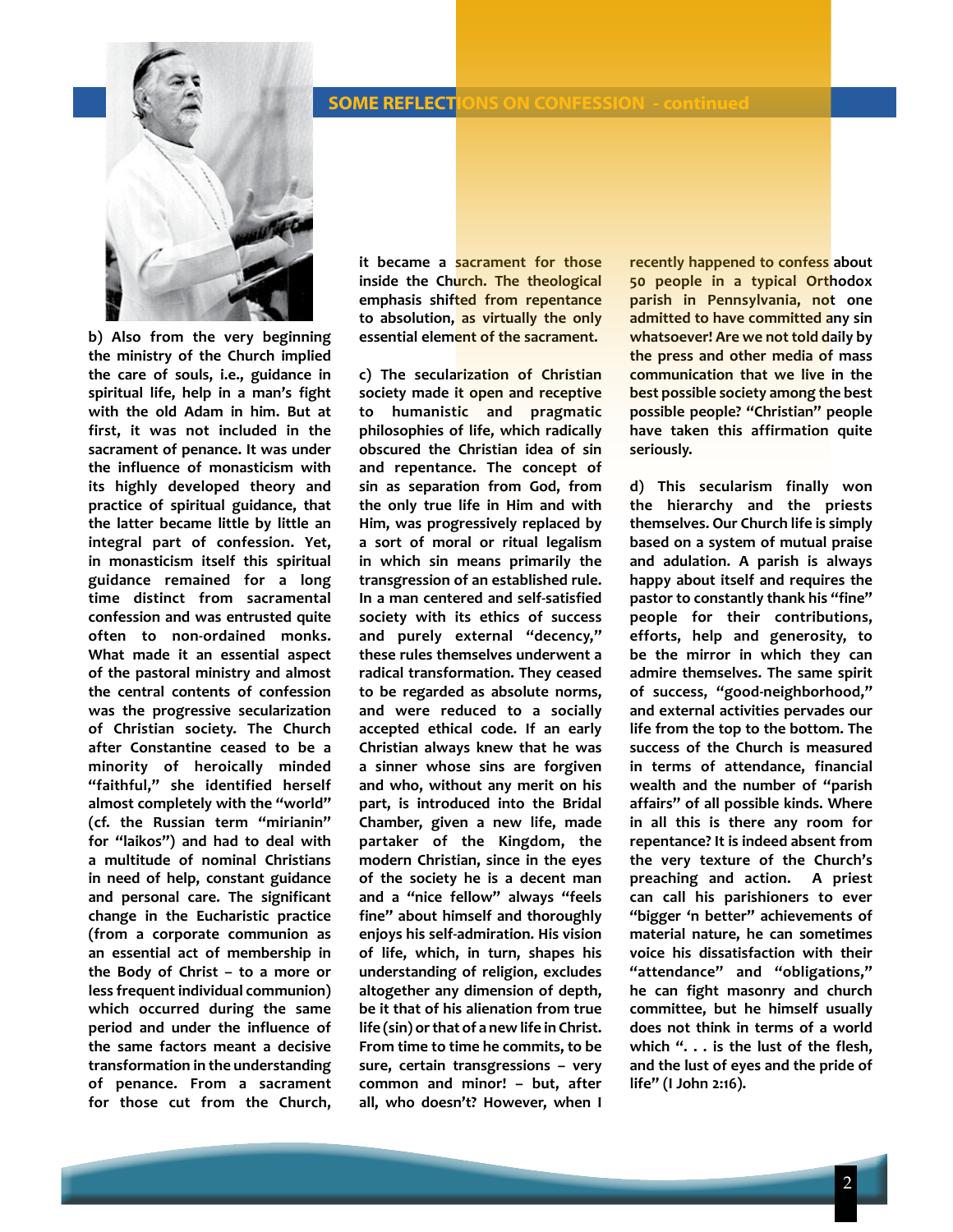**He himself does not really believe in the Church as salvation from the despair and darkness of sin, and not an institution for the satisfaction of the "religious needs" of members "in good standing." In these spiritual conditions, in this pseudo-Christian moral situation confession cannot be but what it actually is: either another "religious duty" to be performed once a year for the satisfaction of an abstract canonical norm, a real "end in itself" with no spiritual consequences whatsoever, or, then, a discussion of one's "problems" (not sin, for a sin, as soon as it is recognized as such, has ceased to be a "problem") which most of the time have no solution precisely because their only solution would be the conversion to real Christianity.**

**4. Can a truly Orthodox view and practice of confession be restored? Yes, if we have the courage to deal with the problem at its roots and not with mere externals.**

**The starting point of this restoration is in preaching and teaching. To some extent all Christian preaching and teaching is a call to repentance, to the metanoia, the change of mind, the reevaluation of all values in the light of Christ. There is no need to preach constantly on "sin," to judge and to condemn. It is when a man is challenged with the real "contents" of the Gospel, with its Divine depth and wisdom, beauty and all-embracing meaning, that he becomes "capable of repentance," for the true repentance is precisely the discovery by the man of the abyss that separates him from God and from His real offer to man. It**  **is when the man sees the bridal chamber adorned that he realizes that he has no garment for entering it. Too much of our preaching is in the form of abstract imperatives: the Church prescribes to do this and that; but commanding is not preaching. Preaching implies the desire to convey to people the positive, the Divine meaning, for it is only this meaning that makes "prescriptions" significant, life-giving, saving. Christian teaching should also** 



**include a deep and constructive criticism of the secular philosophy of life, an evaluation of the culture in which we live. Christians must always fight idols – and there are plenty of them today: "success," "materialism," "security," "moneycenteredness," etc. For here again, only within such broad and truly Christian judgment of this world the notion of sin recovers** 

**its true meaning, as deviation of love and interest, as worshipping values and norms that are not truly "valuable." This implies, of course, that the priest himself is free of this identification with the world, puts eternal Truth and not the "practical considerations," in the very center of his ministry. Both preaching and teaching must have a prophetic element in them, i.e., an element of Divine judgment, an invitation to consider everything in this world with the eyes of Christ.**

**5. Confession, then, must be replaced in the perspective of the sacrament of penance. And each sacrament implies at least three equally essential elements: preparation, liturgical order, and fulfillment. If the whole life of the Church, but especially preaching and teaching are, as we have seen, preparation for repentance in a broad sense, there is room and need for special preparation. The Church has set apart special periods of repentance: Lent, Advent, other fasts. Here the liturgy itself becomes a "school of repentance" (cf. for example the inexhaustible riches of the Lenten Triodion), and it is the proper time to center preaching on the sacrament of penance itself. The order of Gospel readings, the Psalter, the hymns and prayers supply us with abundant material, the purpose of preaching being to "apply" all this to men, to their life, to their actual situation. The goal is to provoke in them the penitential mood, to make them examine their life not only in terms of isolated sins and transgressions, but in their deepest motivations. Where is the real treasure of their hearts? order, prayers, meaning.**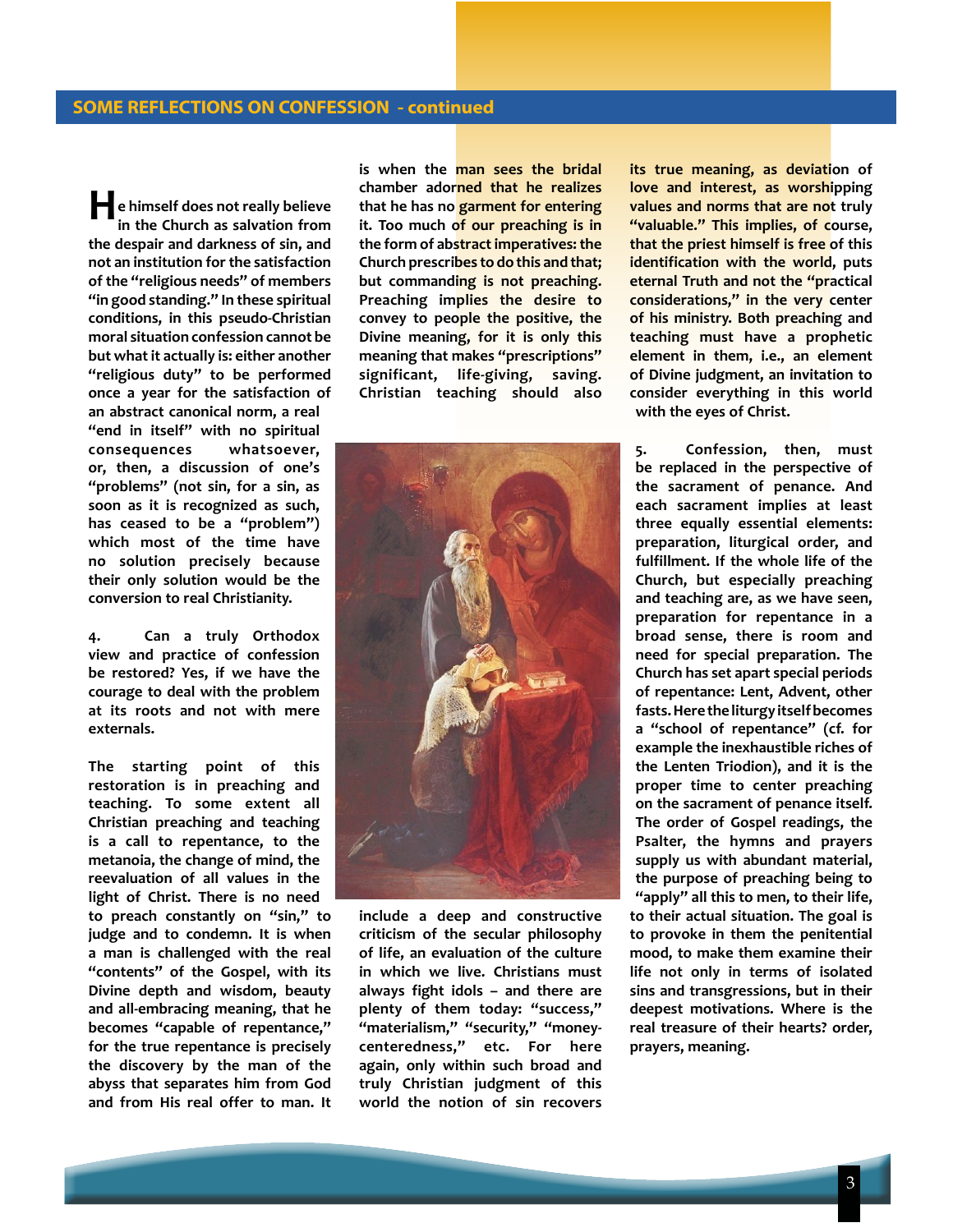**What guides them in their life? How do they "feel" the precious time given them by God? What is the meaning of this rapid progression to our inescapable end? A man who questions the deep motivations of his life, who has understood, be it just once, that life in its totality can and must be referred to Christ, is on his way to repentance, which is always a conversion, a change of mind, a renewed vision, a decision to return to God. The preparation must, of necessity, include an explanation of confession – its**

**6. The liturgical order of confession consists of A) prayers before confession, B) exhortation to penitents, C) confession proper, and D) Absolution.**

**1. Prayers before confession should never be omitted. Confession transcends the level of a human dialogue and also that of a purely rational acknowledgment of guilt. The man can say – "guilty" and yet feel no repentance. All sacraments are acts of transformation. And the first transformation in the sacrament of penance is precisely that of a human confession of transgressions into Christian repentance, i.e., into a purifying crisis of the human soul, which turns itself to God and from Him receives the vision of both – sin and the overwhelming love of God "covering" that sin. But this transformation requires Divine help and prayers before confession invoke and call for, this help. They are, therefore, an integral part of the sacrament.**

**2. After the prayers comes the exhortation. It is the ultimate invitation to true repentance. "God stands here invisibly and receives your confession . . ."**

**3. But it is essential that at this solemn moment, when the priest points to the presence of Christ, he himself would not be opposed to the penitents. One of the best forms of exhortation is an identification of the priest with all sinful men. "We have all sinned . . ." For he is neither a prosecutor, nor a silent witness. He is the image of Christ, the One who takes upon Himself the sins of the world, and it is his active charity which will move men to repentance. The Russian teacher of pastoral theology, Metropolitan Antony, defined the essence of priesthood as "compassionate love." Penance is the sacrament of reconciliation, i.e., a sacrament of love, not of judgment.**

**4. Confession itself has various patterns. But, since the penitent usually does not know how to begin, it is the duty of the priest to help him. The form of a dialogue is, therefore, the most practical one. And although all sins are essentially sins against God, against His truth and love, it is advisable to divide confession into three parts:**

**A) Relation to God: – Questions on faith itself, on possible doubts or deviations, on prayer, liturgical life, fasting etc. Too many priests narrow the whole confession to "immoral acts," forgetting that the deep root of all sins is in a weak or deformed faith, in the lack of love for God.**

**B) Relation to fellow man: – The basic attitudes of selfishness and self-centeredness, indifference to men, lack of attention, interest, love. All acts of actual offense must be mentioned and their sinfulness shown to the penitent: envy, gossip, cruelty, etc.**

**C) Relations to one's self: – Sins of flesh with, as its counterpart, the Christian vision of purity and "wholesome," respect for the body as an icon of Christ, etc. – Lack of serious interest, of any real effort to deepen the whole life; alcohol, cheap idea of "fun," irresponsibility, family relations. We must never forget that we usually deal with a man who is not used to examine himself, whose attitudes towards life are shaped by common standards, who is basically self-satisfied. It is the function of the confessor to shake this "petty bourgeois" attitude, to show the penitent the real Christian dimensions of perfection, to challenge him with the idea of constant conflict. The Christian vision of life is a tragic one and unless people realize it, there is simply no hope for a "Christianization" of our soft and socially centered Church life.**

**A final exhortation concludes this dialogue. In it the priest must call the penitent to a necessary change. God does not forgive, unless the man desires a better life, makes the decision to fight his sins, to begin an ascent towards God. What seems impossible with men is possible with God. This last exhortation must be an act of faith: try hard and God will help for He has promised to do so . . .**